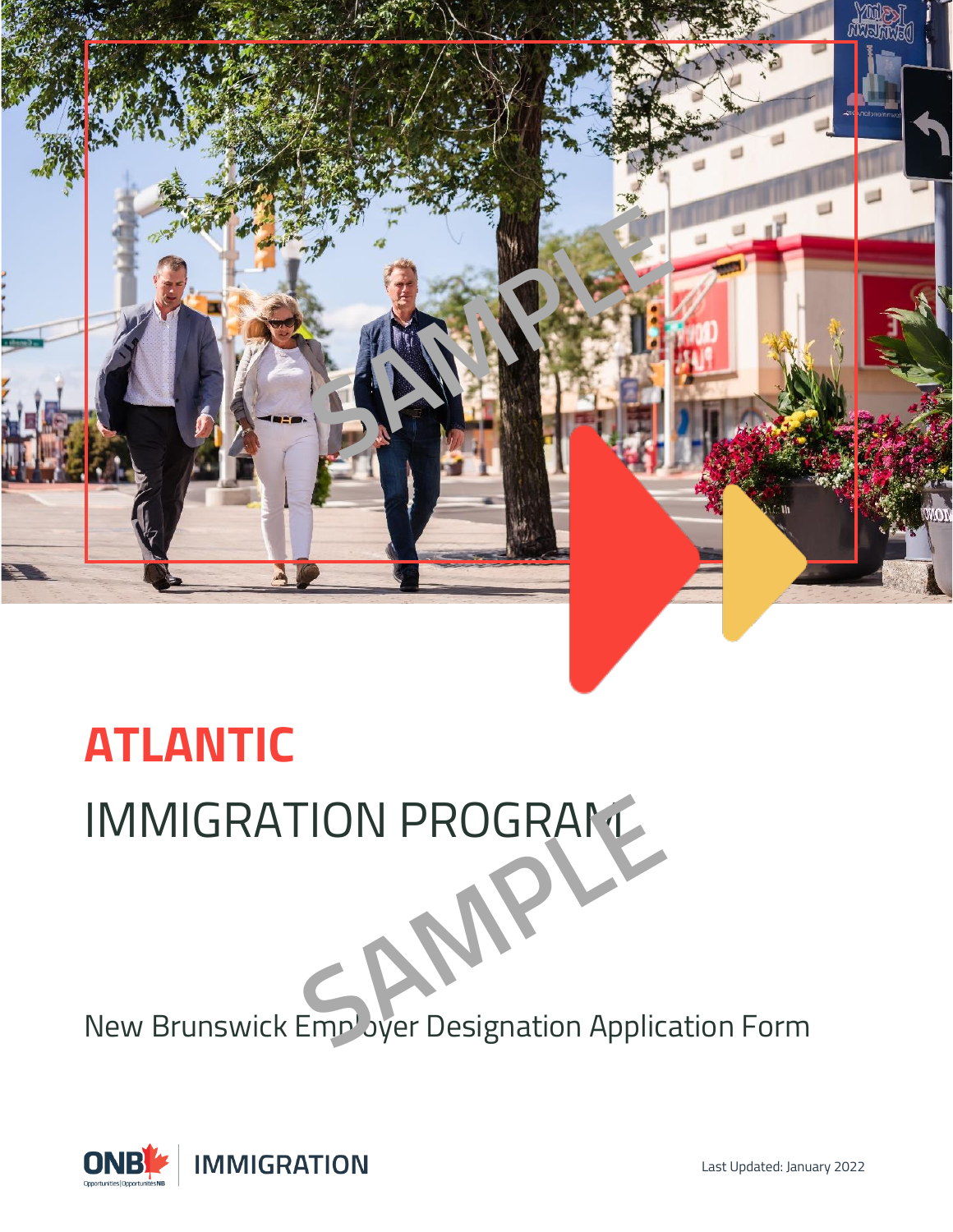**SAMPLE**

**SAMPLE**

### **ACRONYM GLOSSARY:**

- **AIP**  Atlantic Immigration Program
- **ECA** Educational Criteria Assessment
- **IRCC** Immigration, Refugees and Citizenship Canada
- **IRPA** Immigration and Refugee Protection Act
- **IRPR** Immigration and Refugee Protection Regulations
- **PR** Permanent Resident
- **TR** Temporary Resident
- **PA** Principal Applicant
- **SPO** Service Provider Organization
- **MOU** Memorandum of Understanding
- **LMIA** Labour Market Impact Assessment
- **TFW** Temporary Foreign Worker
- **NOC** National Occupational Classification

**SAMPLE**

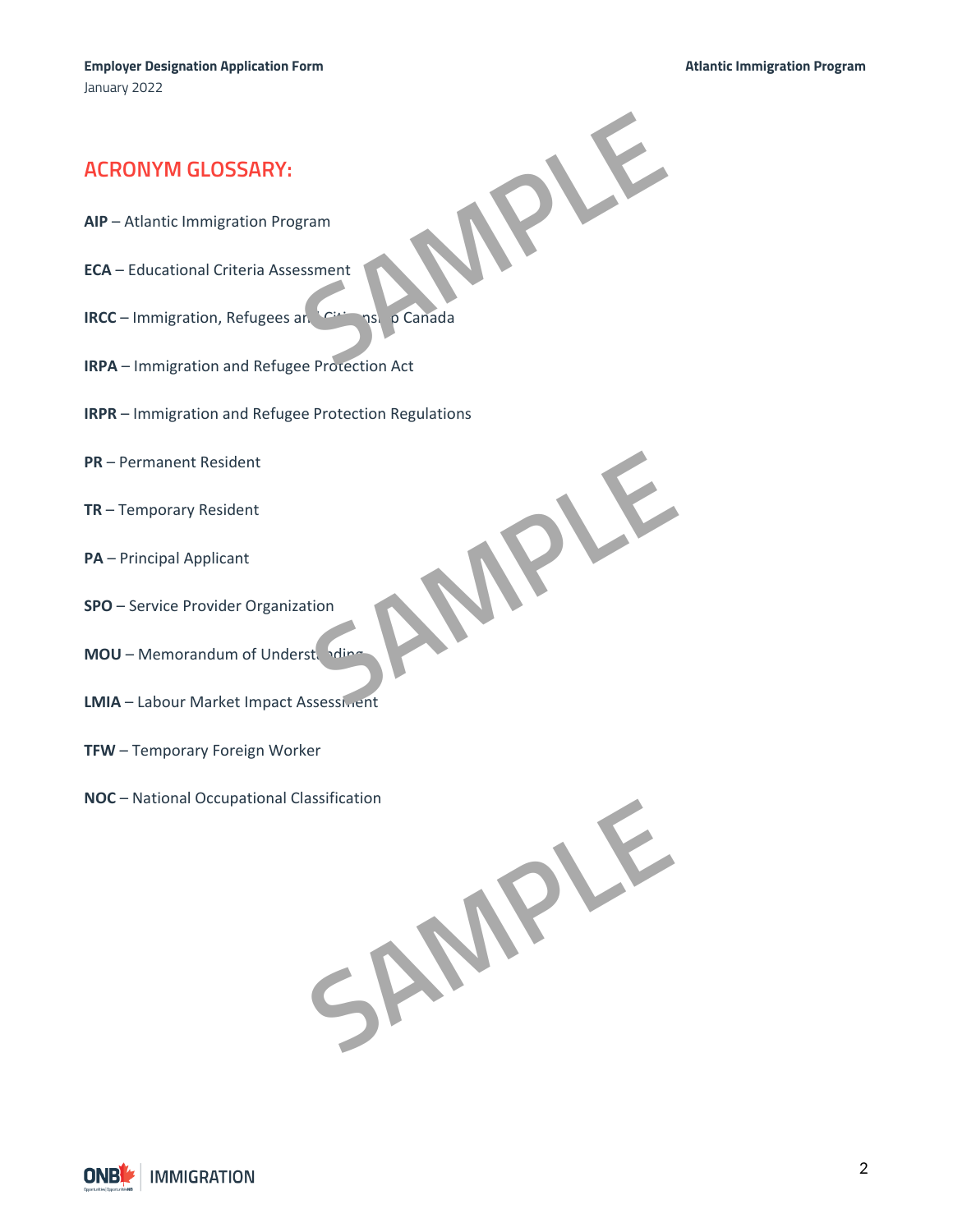The Atlantic Immigration Program is an employer-driven immigratic program aimed at addressing labour market needs in the four Atlantic Provinces.

Designation is the first step for an employer interested in participating in the program. The designation process is designed to confirm that: am is an employer-driven immigratic program<br>tic Provinces.<br>an employer intervalsed by a set of the program best suited to a<br>hire full me, non-seasonal international candidates, a<br>hire full me, non-seasonal international ca

- The Atlantic Immigration Program is the immigration program best suited to address the employer's needs;
- The employer wants to hire full- $m_e$ , non-seasonal international candidates, at a minimum of 30 hours/week;
- The employer and their business has been in continuous, active operation under the same management for at least two years in the Atlantic Region and in good standing as per the program guidelines;
- The employer has agreed to and demonstrated their commitment to maintaining a welcoming workplace;
- The employer has committed to supporting the candidate and any accompanying family members' access to settlement services; and,
- The employer understands and agrees to the reporting requirements for the program.

Please complete this form if you are interested in being designated to participate in the Atlantic Immigration Program. You are required to complete this designation  $\mathfrak{c}_1$ ,  $\mathfrak{c}_2$ ,  $\mathfrak{c}_3$ , e use or the program will be supported by your initial designation, provided it remains valid. Samples to the reporting requirements or the propriate and agrees to the reporting requirements or the program<br>
are interested in being design ted t particle in the *n*<br>
in termains valid.<br>
Sinesses of a vising session can

\*Please note that home-based businesses and *and sexual sated in residential homes may not be eligible for designation.*

Mandatory training with Immigration, Refugees and Citizenship Canada is required in order to endorse candidates under the program. Please note that you may register for and complete this training at any stage prior to applying for your first endorsement. To register for the mandatory training please follow this link:

**EN:** Canada.ca/atlantic-immigration-employer-training **FR:** Canada.ca/immigration-atlantique-formation-employeur

Please refer to the Guidelines for Designation and Endorsement for further information on completing this form.

# **EMPLOYER DETAILS**

Company Legal Name **Operating as (if applicable)** 

Name of primary authorized signing officer Name of secondary authorized signing officer (if applicable) Designation and Endorsement for further in **Endorsement for further in contained**<br>per ating as (if applicable)

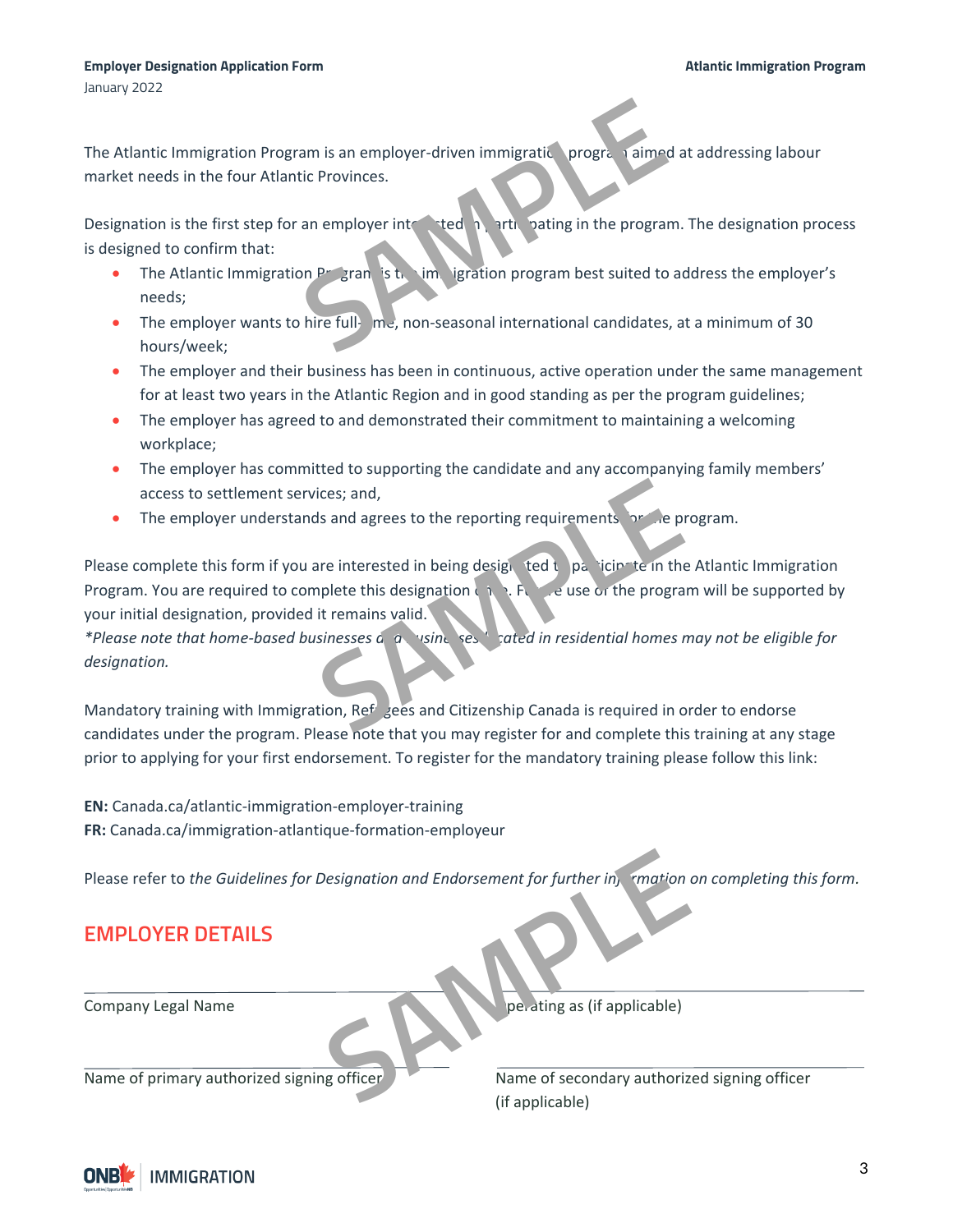| Position within company                                        | Position within company (Secondary, if applicable)       |
|----------------------------------------------------------------|----------------------------------------------------------|
| ( )<br>Telephone                                               | (Secon lare if applicable)<br>Tel-<br>$h_{0}$            |
|                                                                |                                                          |
| Email                                                          | Ema (Secondary, if applicable)                           |
| Two-digit code(s) of business sec<br>ler i                     | he North American Industry Classification System (NAICS) |
| <b>CRA Business Number</b>                                     |                                                          |
| Corporate Registration number (e.g., New Brunswick Corporation | 4a<br>Regist <sup>1</sup> referee Number)                |
| Company Website                                                |                                                          |
| Mailing Address, including postal www.                         |                                                          |

#### Business Location, including postal code

Designation for more than one location may be considered if all locations meet the eligibility criteria of the program.

\*If you are applying for designation for more than one location within New Brunswick please list the business name, civic address, and contact person for each on a separate page.

Have there been any complaints, investigations, secision(s) against your company including, but not limited to decisions under: Provincial labour stand and  $\sim$  Federal labour standards/Occupational Health and Safety/Human Rights/Immigration, Refugee and Protection Act (IRPA) or Immigration, Refugee and Protection Regulations (IRPR)? (Yes ONO Sample The Tanglet of the Tanglet of the Tanglet of the Tanglet of the Tanglet of the Tanglet of the Tanglet of the Tanglet of the Tanglet of the Tanglet of the Tanglet of the Tanglet of the Tanglet of the Tanglet of the T

If yes, you will be contacted by our office. Employers must currently be in good standing with provincial, occupational health and safety and labour authorities and not be in violation of the IRPA.

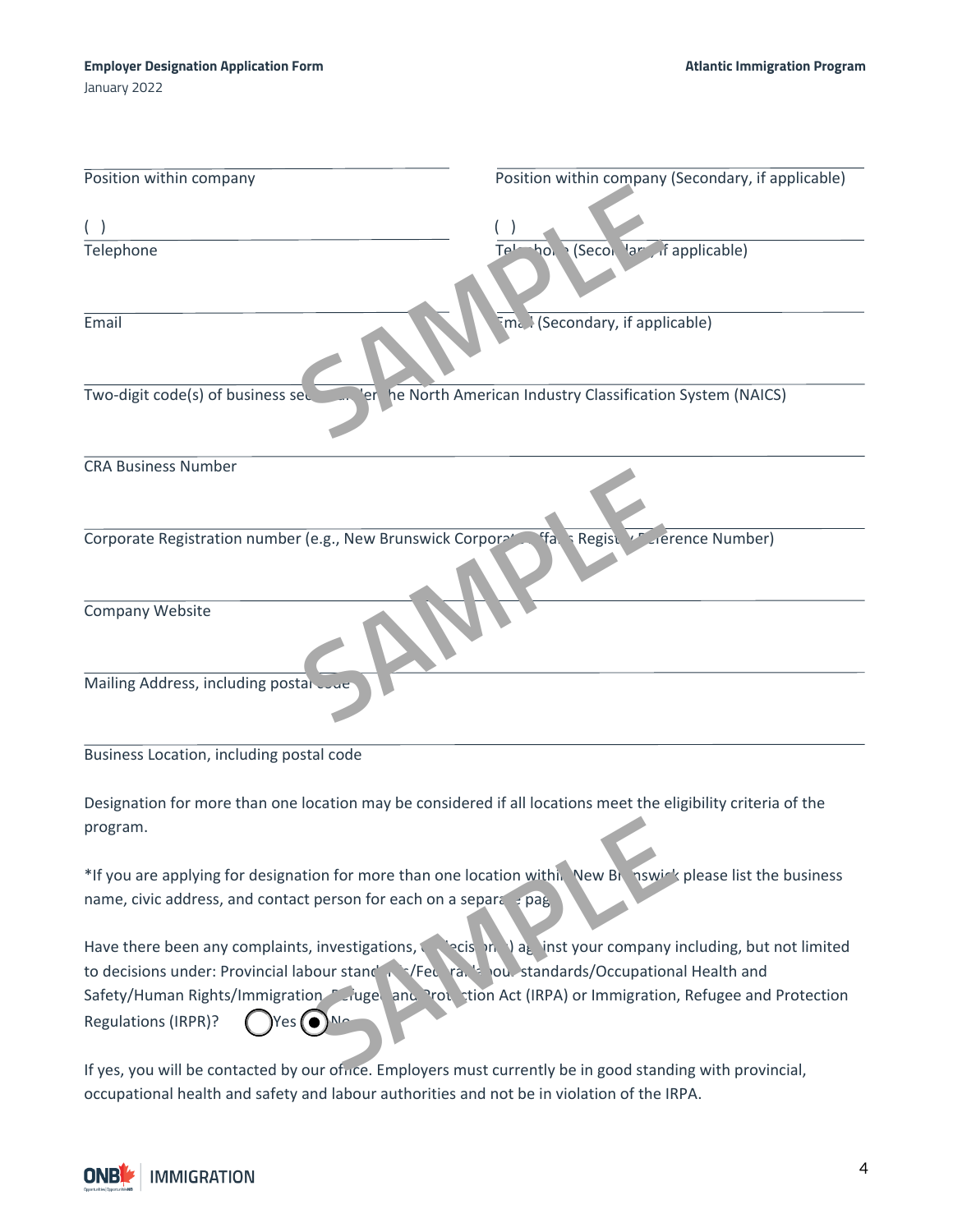# **COMPANY DESCRIPTION**

| Does your company have an approved Labour Market Impact Assessment " .vilA):                                                                                                                   |
|------------------------------------------------------------------------------------------------------------------------------------------------------------------------------------------------|
| Does your company employ Temporary Foreign Workers with an 'Li 'A-exer. York permits? Wes<br>If yes, provide the number of Temporary Foreign Worker Window id with permit (not PRs/Canadians): |
| Number with LMIA: ____                                                                                                                                                                         |
| Number of LMIA-exempt: _                                                                                                                                                                       |
| Describe your company's purpose and civities:                                                                                                                                                  |
|                                                                                                                                                                                                |
|                                                                                                                                                                                                |
| Is your business registered or operating from a residential address: $\bigcirc$ Yes                                                                                                            |
| If yes, please describe the primary activities taking place the V cation.                                                                                                                      |
|                                                                                                                                                                                                |
|                                                                                                                                                                                                |
| Is your business or any of your employees located in a temporary or shared (hub) space? $\Box$ Yes $\Box$ No                                                                                   |
| If yes, please describe your plans to supervise the employee and foster a webcoming workplace. Also, describe<br>your business' long-term plans for workspace.                                 |
|                                                                                                                                                                                                |
|                                                                                                                                                                                                |
|                                                                                                                                                                                                |
| Year the company established in the province:                                                                                                                                                  |
|                                                                                                                                                                                                |
| Number of years in continuous active operation in the province:                                                                                                                                |

**IMMIGRATION ONBL**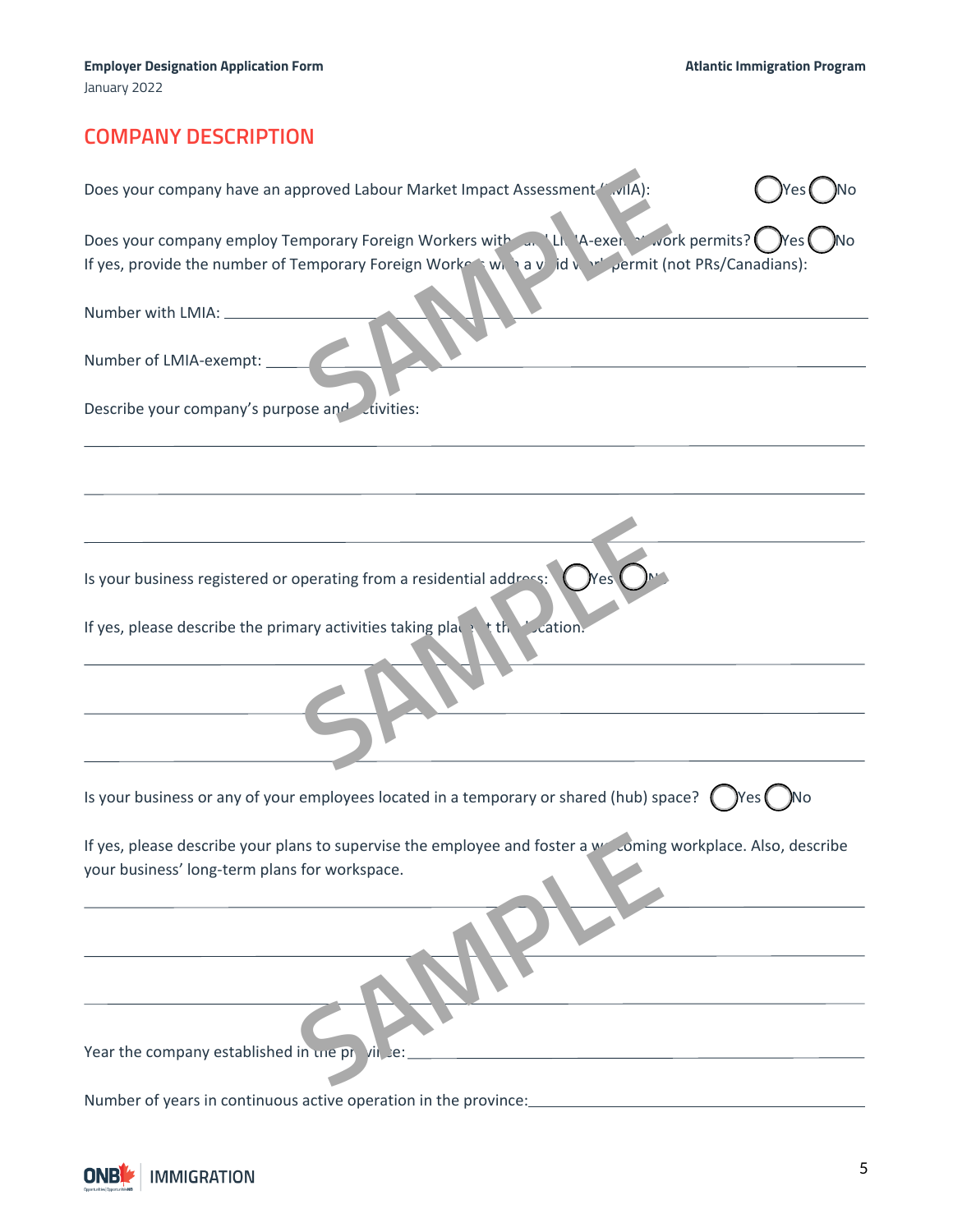Number of years in continuous active operation under current manage hent

Total Number of Employees at the time of application:

Full Time Employees: Part Time Employees:

Are you designating more than one  $\frac{1}{2}$   $\cdots$   $\cdots$   $\cdots$   $\cdots$   $\cdots$ If yes, more information may be requested  $\sqrt{ }$  New Brunswick Experience of application:<br>
Experience of application:<br>
Benefit on the Employees:<br>
Benefit on the Employees:<br>
Sampleyees:<br>
Sampleyees:<br>
Sampleyees:<br>
The Employees:<br>
No<br>
Press ONO

# **LABOUR NEEDS**

The province must be satisfied that your business has the financial and other resource capacity to retain new hires for the duration of their contracts and may request additional information  $t$  validate this capacity.

Describe the labour gaps in your company and why you are considering hiring  $\zeta$  e or more candidate(s) through the Atlantic Immigration Program to address your labour needs Fracts and may request additional information the validat<br>
ompany and why you are considering hiring control of the address your labour needs<br>
and to recruit for these positions?

To date, what methods have you used to recruit for these positions?



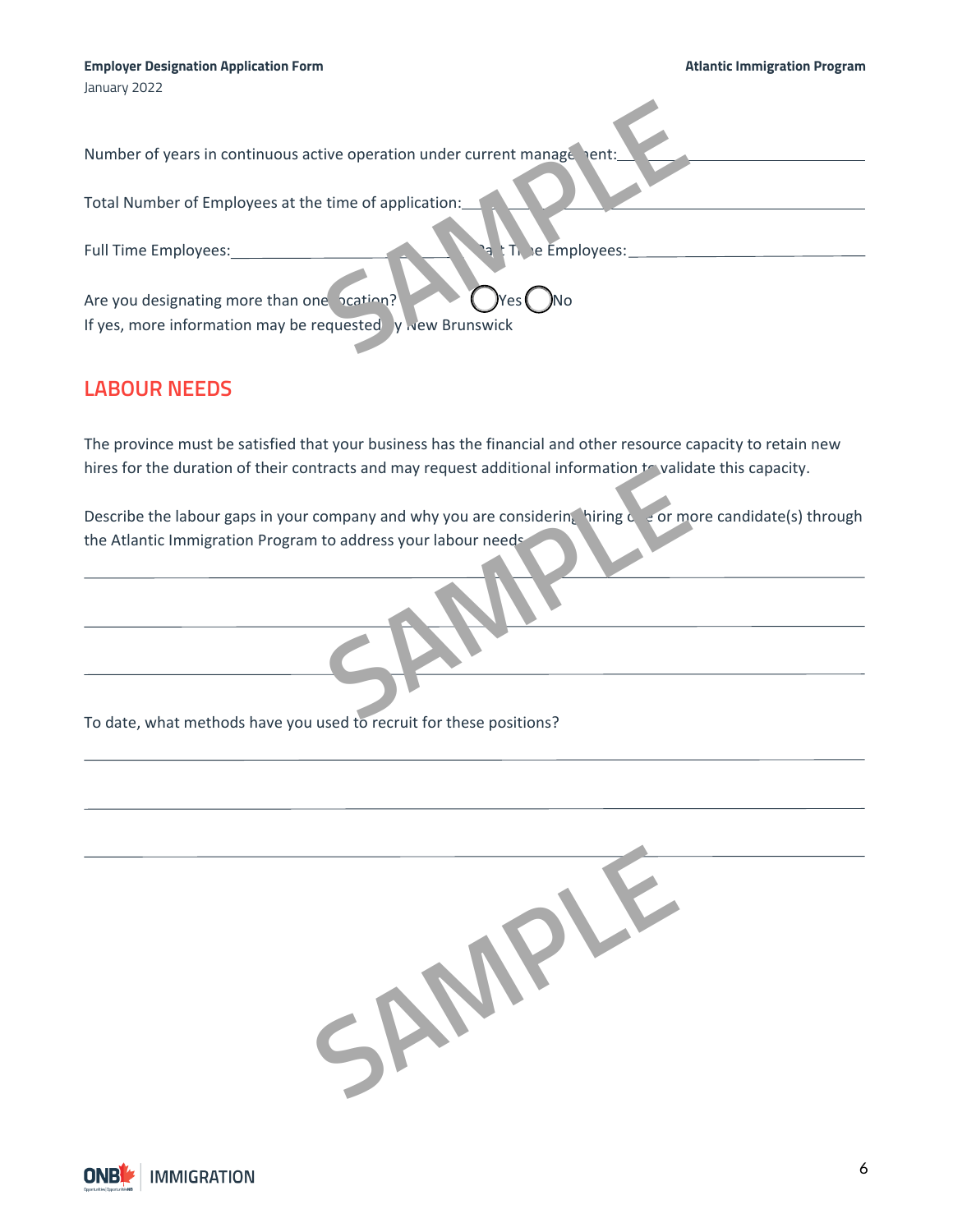#### **Employer Designation Application Form Atlantic Immigration Program**

January 2022

If known, please indicate in the table below the details on the position(s) you are planning to fill. We understand that this information may be approximate.

| If known, please indicate in the table below the details on the position(s) you $\sim$ e planning to fill. We understand |            |                               |
|--------------------------------------------------------------------------------------------------------------------------|------------|-------------------------------|
| that this information may be approximate.                                                                                |            |                               |
|                                                                                                                          |            |                               |
|                                                                                                                          |            |                               |
| <b>Job Title</b>                                                                                                         |            | <b>Number of Positions</b>    |
|                                                                                                                          |            |                               |
| Location of Employment*                                                                                                  | Salary**   | <b>Approximate Start Date</b> |
|                                                                                                                          |            |                               |
| <b>Job Title</b>                                                                                                         | <b>NOC</b> | <b>Number of Positions</b>    |
|                                                                                                                          |            |                               |
|                                                                                                                          |            |                               |
| Location of Employment*                                                                                                  | Salary**   | <b>Approximate Start Date</b> |
|                                                                                                                          |            |                               |
|                                                                                                                          |            |                               |
|                                                                                                                          |            |                               |
| <b>Job Title</b>                                                                                                         | <b>NOC</b> | <b>Number of Positions</b>    |
|                                                                                                                          |            |                               |
| Location of Employment*                                                                                                  | dlary**    | <b>Approximate Start Date</b> |
|                                                                                                                          |            |                               |
| *where it differs from company address                                                                                   |            |                               |
| **salary must comply with the range of wages for the occession                                                           |            |                               |
| Do you know approximately how my y potion you intend to fill through the program over the next three                     |            |                               |
| years? $\left(\begin{array}{c}\n\end{array}\right)$ Yes $\left(\begin{array}{c}\n\end{array}\right)$ No                  |            |                               |
| Please provide the number of expect-a hires in each of the following three years:                                        |            |                               |

Please provide the number of expected hires in each of the following three years:

| 2022                                                                   | 2023                                                                                                 | 2024 |
|------------------------------------------------------------------------|------------------------------------------------------------------------------------------------------|------|
|                                                                        |                                                                                                      |      |
|                                                                        |                                                                                                      |      |
|                                                                        |                                                                                                      |      |
|                                                                        |                                                                                                      |      |
|                                                                        | Are these vacancies a result of business expansion or are they currently unfit d posit his thin your |      |
| organization? $\bigcap$ Expansion $\bigcap$ Current unfilled positions |                                                                                                      |      |
|                                                                        |                                                                                                      |      |
| Please explain:                                                        |                                                                                                      |      |
|                                                                        |                                                                                                      |      |
|                                                                        |                                                                                                      |      |
|                                                                        |                                                                                                      |      |
|                                                                        |                                                                                                      |      |
|                                                                        |                                                                                                      |      |

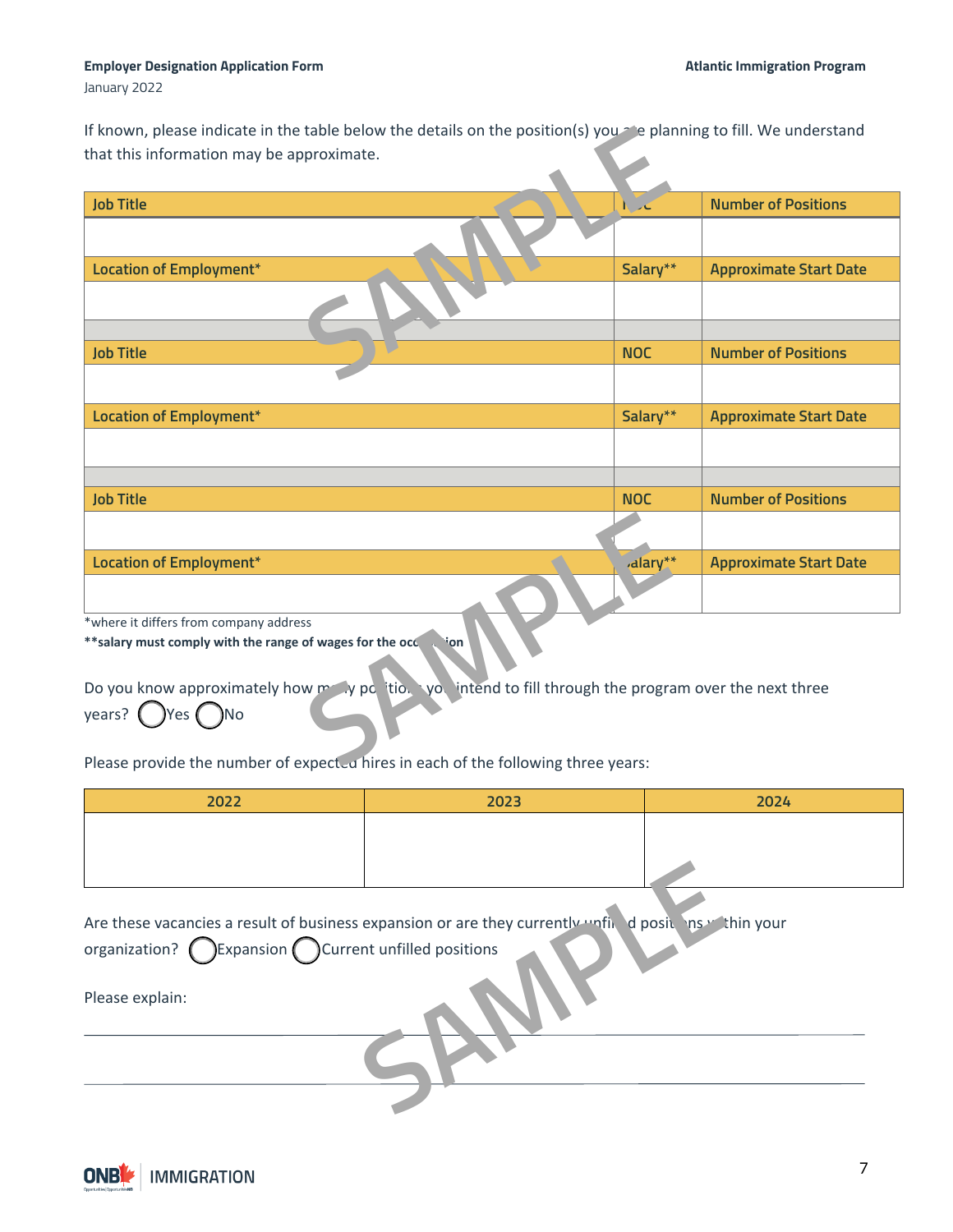| <b>USE OF A REPRESENTATIVE</b><br>If designated, employers must be diligent if using the serve to the might on representative, third-party<br>recruiter, or recruitment/placement agency to hire nodo, e. En. loyers must follow fair recruitment practices,<br>be cautious in their hiring practices, and reserval poperational and regarding the use of representatives and<br>recruiters, where they exist.<br>If you used the services of an immigration epresentative, paid or unpaid, complete the following: |       |                |         |
|---------------------------------------------------------------------------------------------------------------------------------------------------------------------------------------------------------------------------------------------------------------------------------------------------------------------------------------------------------------------------------------------------------------------------------------------------------------------------------------------------------------------|-------|----------------|---------|
| Company name                                                                                                                                                                                                                                                                                                                                                                                                                                                                                                        |       | Representative |         |
|                                                                                                                                                                                                                                                                                                                                                                                                                                                                                                                     |       |                |         |
| Mailing address, including postal code                                                                                                                                                                                                                                                                                                                                                                                                                                                                              |       |                |         |
| Telephone                                                                                                                                                                                                                                                                                                                                                                                                                                                                                                           | Email |                | Website |
| If you used the services of recruitment age $\rightarrow$ , paid $\uparrow$ $\downarrow$ id, somplete the following:                                                                                                                                                                                                                                                                                                                                                                                                |       |                |         |
| <b>Recruitment Agency</b>                                                                                                                                                                                                                                                                                                                                                                                                                                                                                           |       | Representative |         |
| Mailing address, including postal code                                                                                                                                                                                                                                                                                                                                                                                                                                                                              |       |                |         |
| Telephone                                                                                                                                                                                                                                                                                                                                                                                                                                                                                                           | Email |                | Website |
| <b>COMMITMENT TO SETTLEMENT SUPPORTS</b>                                                                                                                                                                                                                                                                                                                                                                                                                                                                            |       |                |         |
| Please refer to the Employer Designation Guidelines for informal in or the effect information commitments you are                                                                                                                                                                                                                                                                                                                                                                                                   |       |                |         |
| agreeing to make to candidates recruited by you under the total in inigration Program.                                                                                                                                                                                                                                                                                                                                                                                                                              |       |                |         |
| Collaboration with an immigrant settlement in the pillon organization: Indicate the name and contact                                                                                                                                                                                                                                                                                                                                                                                                                |       |                |         |
| information of the Settlement Service rovider order tacted to familiarize yourself with the settlement                                                                                                                                                                                                                                                                                                                                                                                                              |       |                |         |

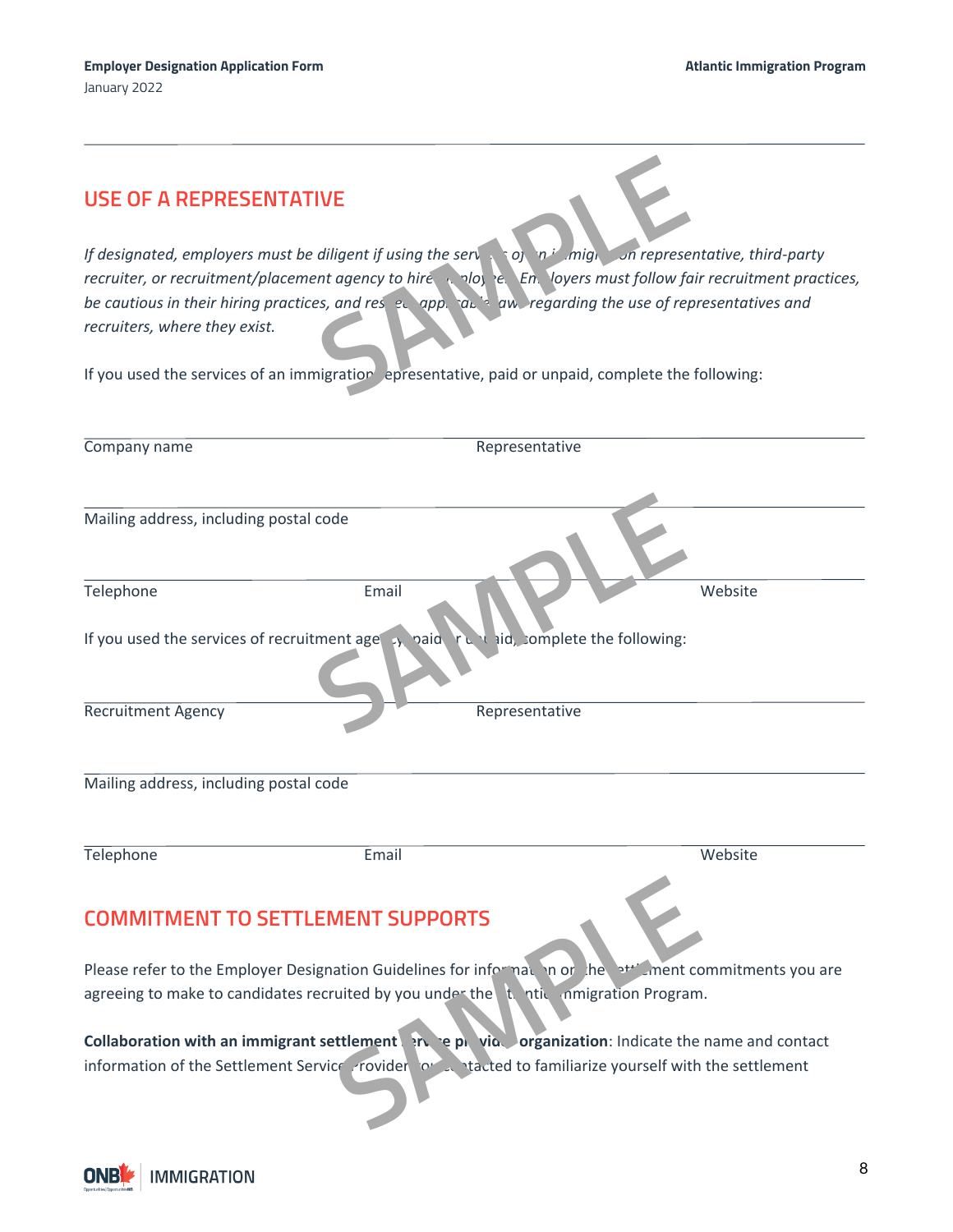January 2022

services available in your community. If the preferred service provider in your community/region is not on the [attached list,](https://www.canada.ca/en/immigration-refugees-citizenship/services/immigrate-canada/atlantic-immigration-pilot/settlement-service-provider-organizations.html) please provide details and explanation.

# **INTERCULTURAL COMPETENCY 1 ?AINING SAMPLE READ POST OF READ PROPERTY.**

Employers hiring newcomers through the Program commit to fostering welcoming workplaces. Intercultural competency training can help you to take meaningful steps to welcome and integrate your newcomer employee(s), which will help you to retain internationally trained talent in the long term. As such, each employer – preferably a senior manager may be expected to complete intercultural competency training before they can endorse candidates through the Program.

Have individuals in senior management positions in your organization, completion intercultural competency training course in the past two years? To qualify, the training should be 3-4 hours in length, and cover the following topics: Creating Welcoming and Culturally Inclusive Workplaces, Newcomer Experiences, Culture. ☐ Yes ☐ No may be expected to complete intercultural complete<br>
e Program.<br> **SAMPLE EXECTS TO qualify, the training hours in leading and Culture in the line of the strengthered in the strengthere is the mountain of the training to you** 

If yes, please attach proof of conpletion of the training to your designation application (e.g. a certificate of completion, invoice, etc.) which includes the name of the training provider and the date the training was completed:

If your organization has in-house training that covers the same topics, please provide details below:

If no, register for intercultural competency training at a service provider free of charge. Please refer to the [attached list](https://www.welcomenb.ca/content/wel-bien/en/LivingSettling/content/SettlementAgencies.html) for training service providers in your area. You will need to provide proof of completion of If no, register for intercultural competency training at a service provident of change intercultural competency training when you apply to endorse your first candidate.

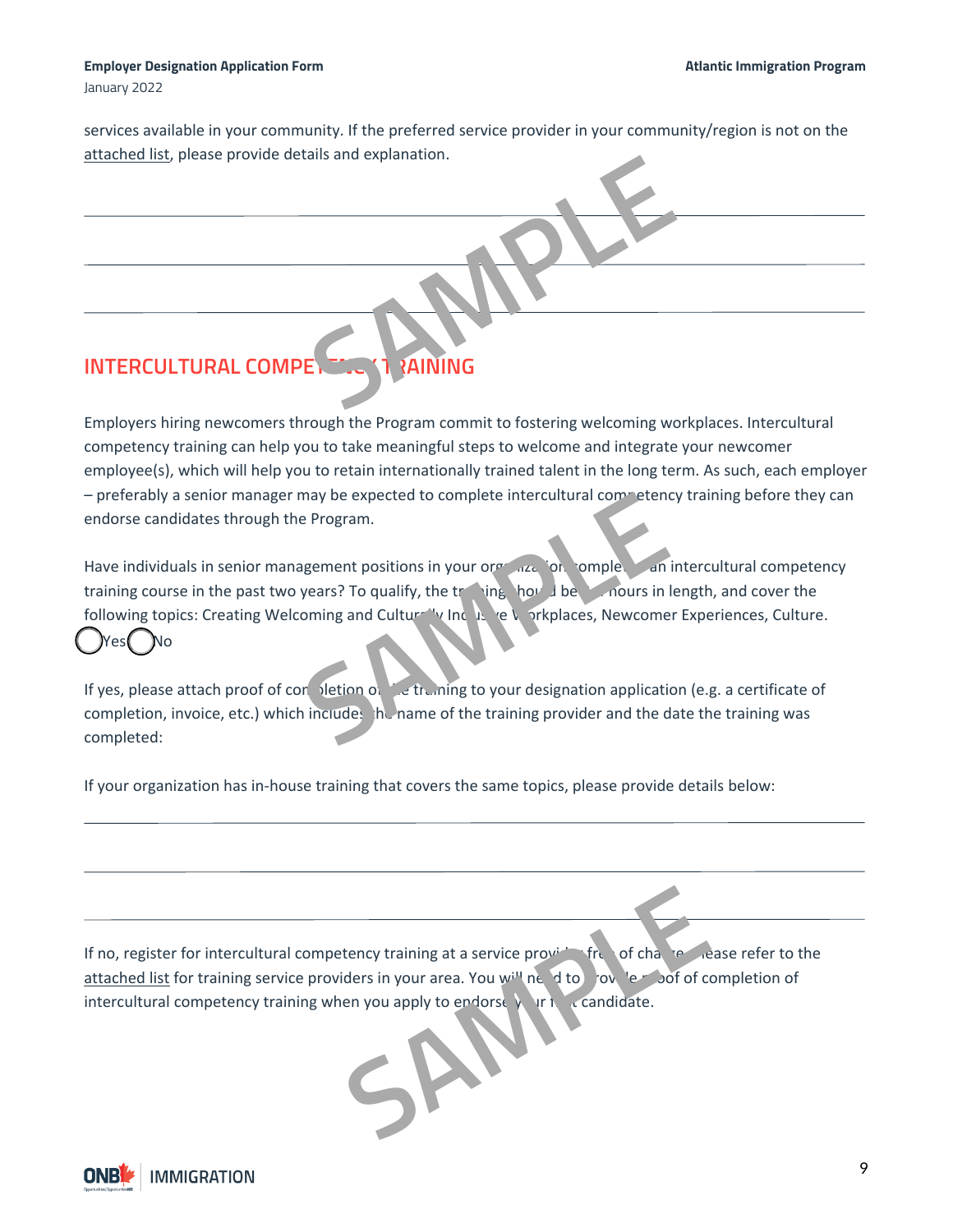# **EMPLOYER DECLARATION**

As the employer:

\*please initial on the line beside each statement\*

I agree to identify and hire qualified candidates

| each statement*                                             |
|-------------------------------------------------------------|
| ified candidates                                            |
| <b>The Sovernment of New Brunswick f</b><br>ic rsement      |
| In migration Program and accept the terms<br>he Auant<br>١. |
|                                                             |

**I agree to apply for an end or sement from the Government of New Brunswick for any candidate I am** prepared to hire under the  $\lambda$ uantic Ingration Program and accept the terms and conditions of the endorsement application.

I will provide a full-time, non-seasonal, genuine offer of employment to employees brought in to Atlantic Canada through this program.

I agree to cover the costs associated with a temporary work permit holder's return to their country of origin, where that individual would have applied for the NOC C level and where this designation has been revoked and New Brunswick is unable to find the individual(s) alternated and New Brunswick is unable to find the individual(s) alternative employment.

I agree to report on the number of candidates recruiting under the Atlantic Immigration Program, their employment status, details on their position/wage/hours, and the settlement supports provided to them for up to three years after you hired them, or the duration of their employment if less than three years. dual would have applied for the NOC C level a where<br>wick is unable to find the individual(s) alternated in the individual<br>formumber of candidates recruiting at the set of their employment<br>all son their position/will be the

I agree to comply with the IRPA, IRP,  $\ell$ , e.p. vince's labour standards, and Occupational Health and Safety legislation as well a poplicable Federal labour legislation for federally regulated companies.

I agree to fulfill my obligations + collaborate with an immigrant settlement service provider organization, ensure that the workplace is welcoming to newcomers, and provide support to access settlement services for candidates and their accompanying family member(s) which may include providing or paying for services that are not otherwise available as stated in the commitment to settlement supports, as in the Designation Application Guidelines.

I agree to provide further information as requested by the Governmer of New Brunswick.

I understand that any violation of IRPA or IRPR will result in my mploye designation being revoked.

I understand that any non-compliance with any federal or provincial legislation, or with the terms and conditions of the Atlantic Immigration Program may result in probation, suspension, or termination from the Atlantic Immigration Program. I agree to provide further information as requested by the Government of New B<br>
I understand that any non-compliance with any formal properties of the Atlantic Immigration Program.<br>
I commit to taking the mant to top and t

I commit to taking the mandatory on boarding training provided by Immigration, Refugees and Citizenship

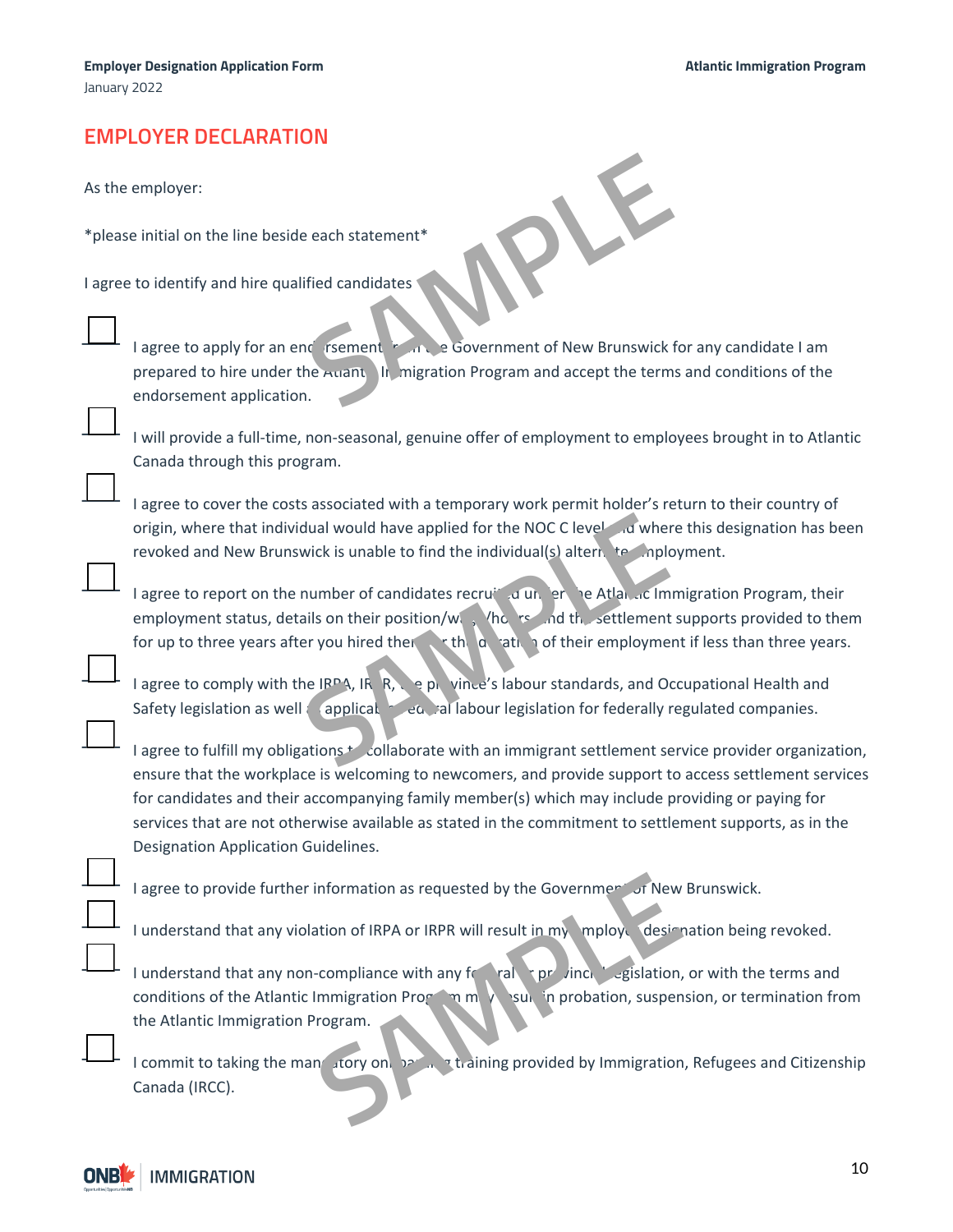January 2022

I commit to taking intercultural competency training, where the Province has deemed it appropriate or necessary.

I agree to immediately notify the Government of New Brunswick of any complaint, investigation, or decision under IRPA, applicable labour codes, employ yent or health and safety standards, or noncompliance with the terms of the Atlantic Immig<sub>1</sub> on Program. of the Government of New Brunsw k of an complicable labour codes, employ tent the labour codes of the Atlantic Immigraphy is on the labour state of the Atlantic Immigraphy is sold or if it closes, permet pan if the company

I agree to immediately notify the Government of New Brunswick, in writing, if there are any changes in the ownership structure of the company if the company is sold or if it closes, permanently or temporarily, and if any changes occur with  $\left($  e position of fered.

I agree to immediately notify the Government of New Brunswick], in writing, if the candidate quits, is terminated, or is laid off from their position.

I declare that I will meet the above commitments outlined in this employer declaration and that the information given in this form is truthful, complete, and correct.

# Yes( )No

\*Failure to agree to the above terms of this Declaration will make you ineligible for the Atlantic Immigration Program.

By signing, I authorize the Government of New Brunswick to collect, use, retain, disclose, and destroy personal and business information for the Atlantic Immigration Program. If  $\parallel$  ave any questions about the collection, use, retention, disclosure, or destruction of personal and business information, I may contact the Government of New Brunswick. In addition, I authorize the Government of New Prunswick to research, monitor, and evaluate the Program under the authority of The Right of Into Information and Protection of Privacy Act the Immigration and Refugee Protection Act, and Regulations, and  $\det$  relevant Government of Canada legislation. This Declaration will make you ineligible for the Atlantic Immigration<br>
SAM THE ATLANTIC IMMIGRATION PROPERTY 1.1 TO THE ATLANTIC UP TO THE ATLANTIC VIOLENCIAL SEAL THAT THE SAME THAT THE SAME THAT THE ATLANTIC VIOLENCIAL

I authorize immigration officials within the Government of New Brunswick to disclose personal and business information to the Government of Canada and to collect personal and business information from the Government of Canada as necessary for the purpose of assessing, verifying information, monitoring and evaluating the Atlantic Immigration Program or in the event of a suspected non-compliance with any provincial or federal law.

I authorize immigration officials with the Government of New Brunswick to disclose personal and business information to other Canadian provincial and territorial immigration officials, and to collect personal and business information from other Canadian provincial and territorial immigration officials, as necessary, for the purpose of assessing, verifying information, or in the event of any subsected non-compliance with provincial or federal law. metric of the Covernment of New Pruns is and the Covernment of New Pruns is and to contain the solution of the Covernment of the exercise of assessing, verifying information, or in the event of the contrader in the second

I understand that the Government of New Bruns it. may contact any person to verify information provided by